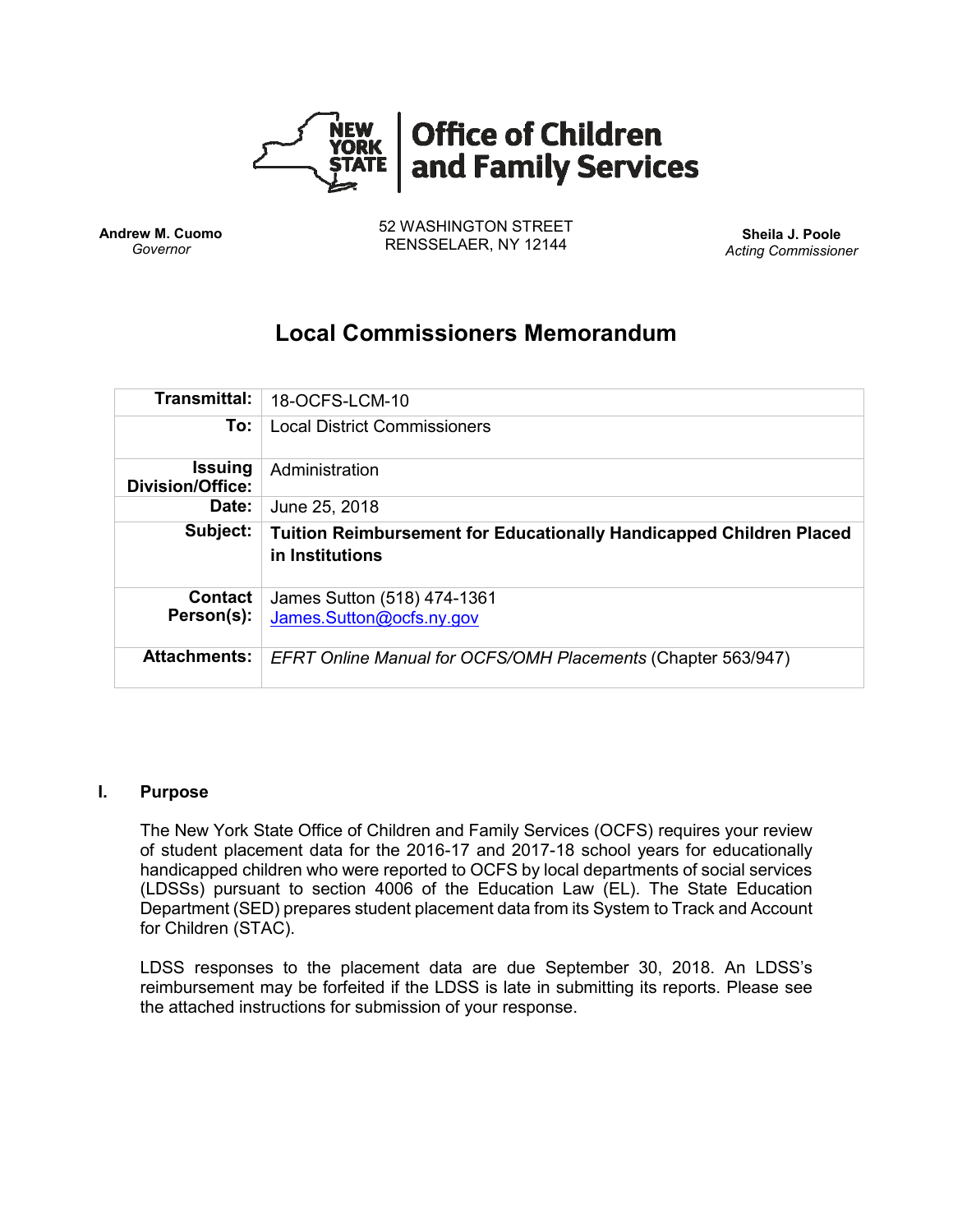## **II. Background**

Section 4004 of the EL describes those circumstances under which an LDSS is responsible for tuition costs of children placed into care. Section 4004 of the EL specifies that the tuition costs for a child who is a resident of New York State and is placed in a child care institution (CCI) by an LDSS, OCFS, or Family Court for a full-year program of instruction are the responsibility of the LDSS. Section 4004 of the EL also provides that tuition costs for a child who is 1) a resident of New York State, 2) receiving care in a residential treatment facility (RTF) for children and youth, and 3) was placed in such a facility by an LDSS, OCFS, or Family Court is the responsibility of the LDSS that is financially responsible for such child. Section 4004 of the EL also provides that tuition costs for children admitted to Blythedale Children's Hospital on an inpatient basis are the responsibility of the LDSS in which the child resided at the time of admission to Blythedale Children's Hospital. The tuition costs for such placements are currently funded through the Foster Care Block Grant, other than tuition costs for New York City foster children made on or after January 1, 2017.

In addition, under Section 4004 of the EL, LDSSs may be eligible to receive additional reimbursement to offset some of the tuition costs for those children who are determined to be educationally handicapped by a Committee on Special Education (CSE), and who are placed in accordance with Section 4004 of the EL as described above.

#### **III. Program Implications**

The procedure outlined in this memorandum is an effort to reduce tuition costs to LDSSs through the provision of funds from local school districts to LDSSs that are financially responsible for children who are placed in accordance with Section 4004 of the EL. All LDSSs are encouraged to participate in this process because it creates the opportunity for additional reimbursement. LDSSs that do not participate may forgo potentially significant revenue.

The STAC online system is new for the 2016-17 school year and 2017-18 school year tuition reimbursement. Summary sheets will no longer be mailed to LDSSs; the information will be entered by LDSSs in this system. Instructions for this process are attached. Please note that LDSSs still must submit form LDSS-3424 to the below address throughout the year as a child's admission to care and termination of care continues. If an LDSS-3424 form has not been submitted or processed, the child will not yet appear in the STAC online system.

New York State Office of Children and Family Services Bureau of Budget Management Attn: James Sutton 52 Washington St., Rm. 314 South Rensselaer, NY 12144-2796

#### **IV. Other**

LDSSs should follow section B in the attached *EFRT Online Manual for OCFS/OMH Placements* to view all students who have their pre-approval and are ready for a request for reimbursement to be submitted, while taking note of students' STAC IDs and the first